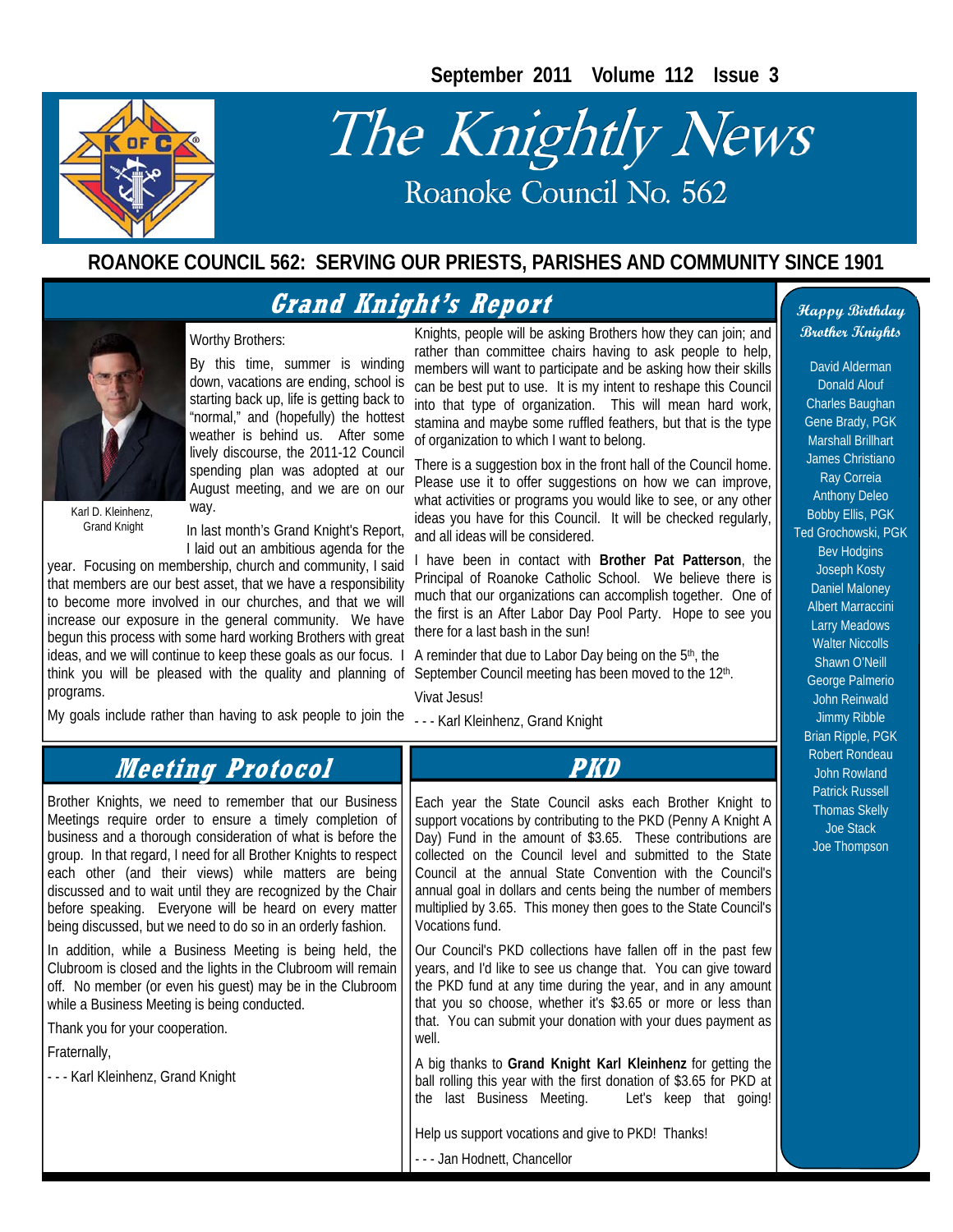#### Volume 112, Issue 3 **Page 2**

| <b>Council Officers</b>             |                           |                      |  |  |  |  |  |  |  |
|-------------------------------------|---------------------------|----------------------|--|--|--|--|--|--|--|
| <b>Grand Knight</b>                 | Karl Kleinhenz            | 982-8140             |  |  |  |  |  |  |  |
| Dep. Grand Knight                   | <b>Bob Canfield</b>       | 774-7554             |  |  |  |  |  |  |  |
| Chaplain                            | Fr. Rene Castillo         | 343-7744             |  |  |  |  |  |  |  |
| Chancellor                          | Jan Hodnett               | 772-4215             |  |  |  |  |  |  |  |
| Recorder                            | <b>Stephen Ratliff</b>    | 774-4796             |  |  |  |  |  |  |  |
| Financial Sec.                      | Mike Lazzuri              | 774-8482             |  |  |  |  |  |  |  |
| Treasurer                           | Val Bernys                | 989-9282             |  |  |  |  |  |  |  |
| Lecturer                            | Alex Nelson               | 774-5079             |  |  |  |  |  |  |  |
| Advocate                            | <b>Brian Ripple</b>       | 776-8285             |  |  |  |  |  |  |  |
| Warden                              |                           | 793-4007             |  |  |  |  |  |  |  |
|                                     | Kirk Wright               |                      |  |  |  |  |  |  |  |
| Inside Guard                        | George Cusson             | 977-2944             |  |  |  |  |  |  |  |
| Outside Guard                       | Pat Reidy                 | 725-8206             |  |  |  |  |  |  |  |
| Trustee, 3rd Year                   | Dave Chopski              | 344-0901             |  |  |  |  |  |  |  |
| Trustee, 2nd Year                   | Mike Whelan               | 265-9722<br>563-1387 |  |  |  |  |  |  |  |
| Trustee, 1st Year                   | Dick Sparks               |                      |  |  |  |  |  |  |  |
|                                     | <b>Committee Chairmen</b> |                      |  |  |  |  |  |  |  |
| Program Director                    | <b>Bob Canfield</b>       | 774-7554             |  |  |  |  |  |  |  |
| <b>Council Activities</b>           | Jan Hodnett               | 774-4215             |  |  |  |  |  |  |  |
| <b>Community Activities</b>         | George Cusson             | 977-2944             |  |  |  |  |  |  |  |
|                                     | George Cuadrado           | 989-1758             |  |  |  |  |  |  |  |
| <b>Family Activities</b>            |                           |                      |  |  |  |  |  |  |  |
| Youth Activities                    | Eric Schmucker            | 309-1417             |  |  |  |  |  |  |  |
| <b>Church Activities</b>            | Pat Reidy                 | 725-8206             |  |  |  |  |  |  |  |
| <b>KOVAR</b>                        | Don Feick                 | 774-0187             |  |  |  |  |  |  |  |
| Newsletter                          | Steve Talevi              | 989-1302             |  |  |  |  |  |  |  |
| Kitchen                             |                           | 989-3708             |  |  |  |  |  |  |  |
|                                     | Tom Engl                  |                      |  |  |  |  |  |  |  |
| <b>Basketball Tournament</b>        | Paul Yengst               | 556-8883             |  |  |  |  |  |  |  |
| <b>KCIC</b>                         | Jeff McGinnis             | 265-4840             |  |  |  |  |  |  |  |
|                                     | Joe Devlin                | 206-2622             |  |  |  |  |  |  |  |
| Pool                                | <b>Jim Donckers</b>       | 345-3902             |  |  |  |  |  |  |  |
|                                     | Joe Devlin                | 206-2622             |  |  |  |  |  |  |  |
|                                     | Charlie Aesy              | 977-3364             |  |  |  |  |  |  |  |
|                                     | George Cuadrado           | 989-1758             |  |  |  |  |  |  |  |
| Membership                          | Steve Talevi              | 989-1302             |  |  |  |  |  |  |  |
| Charity                             | Matt Duffy                | 989-6067             |  |  |  |  |  |  |  |
| Grounds                             |                           |                      |  |  |  |  |  |  |  |
| Home Improvements                   | Paul Yengst               | 556-8883             |  |  |  |  |  |  |  |
| House                               | Kirk Wright               | 793-4007             |  |  |  |  |  |  |  |
| Club Room                           | Jim Sullivan              | 774-7034             |  |  |  |  |  |  |  |
| Ceremonials                         | Don Feick                 | 774-0187             |  |  |  |  |  |  |  |
| Pro Life                            | Tim Heffron               | 904-2746             |  |  |  |  |  |  |  |
|                                     | George Palmerio           | 343-6451             |  |  |  |  |  |  |  |
| Canfield Scholarship                | Jim Sullivan              | 774-7034             |  |  |  |  |  |  |  |
|                                     | <b>Grand Knight</b>       | 774-1769             |  |  |  |  |  |  |  |
|                                     | <b>Bob Canfield</b>       | 774-7554             |  |  |  |  |  |  |  |
|                                     | Val Bernys                | 989-9282             |  |  |  |  |  |  |  |
|                                     |                           |                      |  |  |  |  |  |  |  |
|                                     | Mike Gibson               | 989-4980             |  |  |  |  |  |  |  |
| <b>Retention Committee</b>          | <b>Bill DeBerry</b>       | 343-7849             |  |  |  |  |  |  |  |
|                                     | Dick Sparks               | 563-1387             |  |  |  |  |  |  |  |
|                                     | Steve Talevi              | 989-1302             |  |  |  |  |  |  |  |
| Historian                           | <b>Bill Howard</b>        | 989-9399             |  |  |  |  |  |  |  |
| RC School Board Rep.                | Dan Zipfel                | 334-1326             |  |  |  |  |  |  |  |
| OLN Parish Rep.                     | Don Feick                 | 774-0187             |  |  |  |  |  |  |  |
| St. Elias Parish Rep.               | Jim Donckers              | 345-3902             |  |  |  |  |  |  |  |
| St. Andrews Parish Rep. Bobby Ellis |                           | 366-5102             |  |  |  |  |  |  |  |
| <b>Council Home Rentals</b>         | Kirk Wright               | 793-4007             |  |  |  |  |  |  |  |
| Insurance Rep.                      | Ken Bagnasco              | 986-0391             |  |  |  |  |  |  |  |

#### **IN CASE OF ILLNESS, NEED OR DEATH, PLEASE NOTIFY ONE OF THE FOLLOWING: 2-8140**

| <b>Grand Knight</b>       | 982-8140 |
|---------------------------|----------|
| Chaplain                  | 343-7744 |
| Financial Sec.            | 774-8482 |
| <b>FIS OOUNIAIL LIAME</b> |          |

**562 COUNCIL HOME**  3136 Harris Street, Roanoke, VA 24015 Mail: PO Box 715, Roanoke, VA 24004 Phone: 540-774-8296 www.kofc562.org Business Meeting 1st Monday of Month—7:30pm Social Meeting 3rd Monday of Month—6:30pm

#### **In Memorium**

Council 562 wishes to extend its sincere condolences to the friends and families of the following

Brother Knights who recently passed away: Brother Ed Harnack (May 5, 1937—July 23, 2011) Brother Ray Donnelly (March 28, 1937 - August 8, 2011) Brother Paul Timko (July 18, 1923 - August 10, 2011)

- - -Karl Kleinhenz, Grand Knight

### **Council Activities**

All Knights and their families, along with Roanoke Catholic students, faculty and families, will enjoy a day of swimming and food on Saturday, September 10, from 11:00 a.m. until 8:00 p.m. Hot dogs, hamburgers, condiments, paper products, plastic ware, and ice will be provided. We ask that you bring a covered dish, desert, salad, etc., to share, along with your preferred soft drink. No alcoholic beverages are allowed. **SEE YOU THERE!!!!** (Raindate: Sunday, September 11, 1:00 p.m.-6:00 p.m.)

- - - Jan Hodnett, Council Activities, and Jim Donckers, Pool Committee Chairman

#### **Program News**

On July 18, newly elected officers were installed for the upcoming fraternal year by **District Deputy Dave Chopski**. **Grand Knight Karl Kleinhenz** and his wife Kathy and their children were happy to welcome and congratulate all the officers and guests present.

The Grand Knight has already held several planning meetings with newly appointed chairmen, who are helping him set the dates and activities for this coming year. Now is the time for each of us to tell him our ideas, thoughts, or suggestions, so feel free to call, write or e-mail either him or me, or put your ideas in the new "Suggestion Box" located in the lobby of the Council home.

- - - Bob Canfield, Program Director

## **Canfield College Scholarship Committee**

The Council 562 Robert Canfield College Scholarship Committee will be accepting nominations for a four year term position to be filled at the September Business Meeting. The position will then be voted on at the October Business Meeting. Anyone interested in the position should contact the Grand Knight or Deputy Grand Knight.

The Grand Knight and the Committee announced last month that ten (10) scholarships are planned for 2012.

- - - Bob Canfield, Canfield Committee

## **Pro-Life**

The Roanoke Valley Life Chain will be held on Sunday, October 2, 2011 from 2:00 P.M. to 3:00 P.M. at the corner of Williamson Road and Orange Avenue (Roanoke Civic Center). Please help us stand strong for only one hour to support Council 562 and the Church's Pro-life stand against abortion. Bring your family members to let our valley know how we feel!

- - George Palmerio, Chairman, Pro-life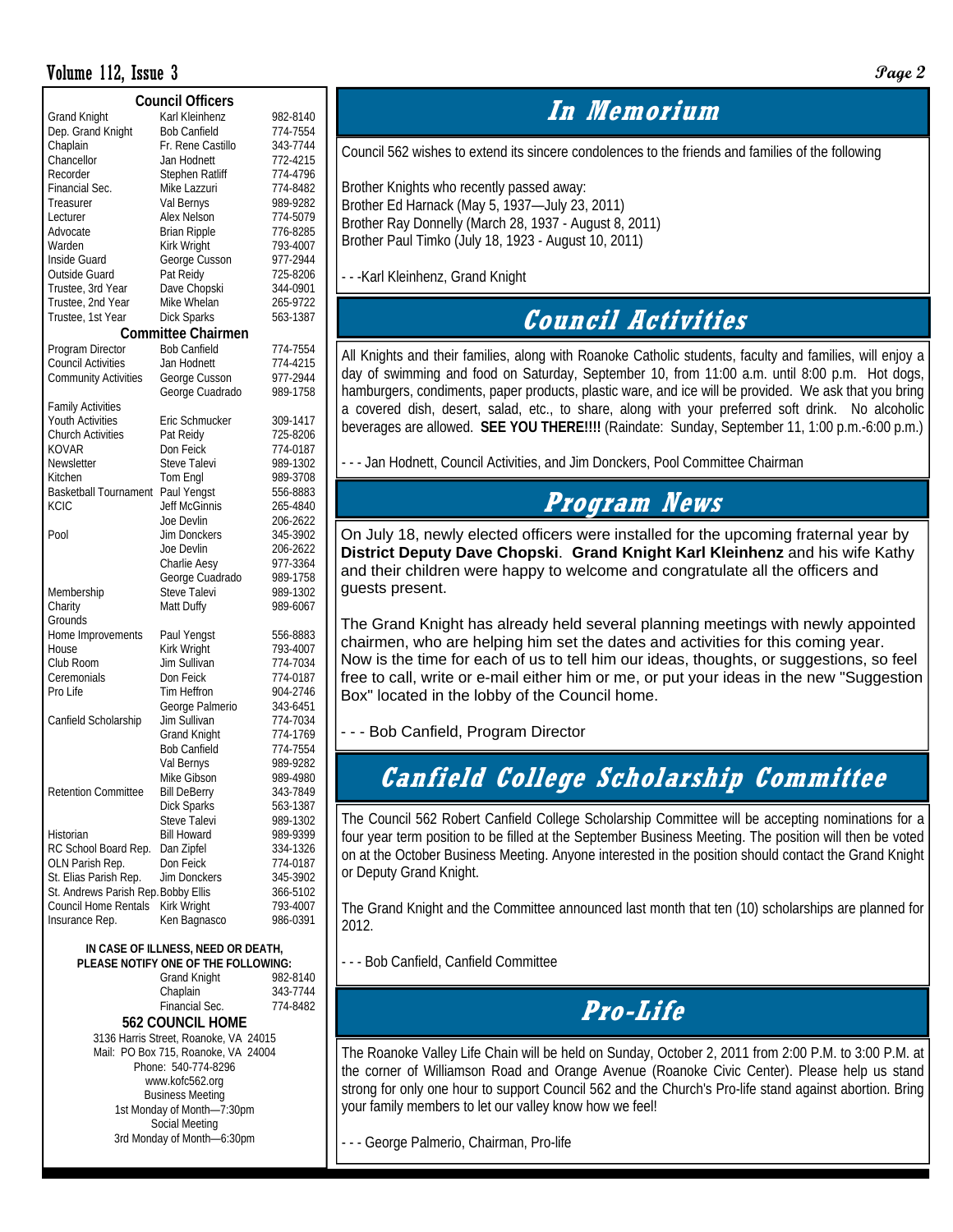#### Volume 112, Issue 3 **Page 3**

### **KOVAR Korner**

Two new locations for KOVAR Register Collection Boxes have been added during the past month! **Brother Joe Moses** has one located near the cash register at his Melrose Hardware at 2302 Melrose Ave. NW, and **Brother Eddie Joe Aesy** has one on the counter of the counter in his restaurant, Aesy's Confectionery, at 505 Campbell Ave. SW.

#### These locations join the **Thunderbird Club, Wonder Drugs and Montanos** displaying these collection boxes.

Please make it a point to shop or eat at these locations! These Brother merchants are supporting the Knights of Columbus charitable efforts, and it is fitting that we support them! When you do stop by these locations, please thank them for their support for God's Special People.

- - - Don Feick, KOVAR Chairman

## **State Keep Christ in Christmas Evangelism**

Brothers, our Council's State Keep Christ in Christmas evangelization program was organized and planned this past month at the Knights of Columbus quarterly meeting in Newport News. Many thanks to **Brothers Gene Stupin**, his wife Marie, **Dave Chopski**, **Karl Kleinhenz, Joe Devlin** and other Brother Knights who prepared this year's materials and messages for the 140 Councils in Virginia. As most of you already know, this religious activity provides funding for the Vocations Offices of the Arlington and Richmond Dioceses, the College Scholarships provided by Roanoke Council 562, the Virginia Knights of Columbus Father Brady College Scholarship, and the Knights of Columbus State Disaster Fund to help those in need from disasters such as floods, tornadoes and hurricanes.

We look forward to everyone in the Roanoke Valley being a part of this annual program.

- - - Bob Canfield and Karl Kleinhenz, Virginia KCIC Co-Chairmen

## **Faithful Navigator's Report**

All members of the Knights of Columbus and their guests are invited to the Fourth Degree Installation of Officers on Sunday, September 18. Father Burge Assembly 2707 will join us for a joint installation that will begin after the 5:00 p.m. Mass at St. Gerard's. District Master Cy Alba will install the officers of both Assemblies. After the Installation Ceremony, attendees will have a pasta dinner at the Roanoke Council 562 home. There is no charge for an officer and his wife or guest. There is a \$5.00 charge for all other Knights and guests in attendance.

Reservations are requested so that **Sir Knight Tom Engl** will know how much food to prepare. Please contact Faithful Navigator Brian Ripple at 776-8285 or ripple562@aol.com no later than September 11 to RSVP.

Dress for the Installation activities is as follows: Tuxedo, white gloves, and social baldric required for all Sir Knights being installed and preferred for all other Sir Knights who are in attendance; all Brother Knights who have not taken their Fourth Degree and Sir Knights who do not wish to wear a tux are requested to wear a jacket and tie.

- - - Brian Ripple, Faithful Navigator

## **Degree Teams Opportunity**

Every Knight has had the opportunity to get up close and personal with at least one of Roanoke Council's Degree Teams. Now, each of you has an opportunity to join one or both of our teams and help usher our newer members through the first two degrees of the Order!

 There are several openings for backups as well as primary members of the Roanoke Council No. 562 First and Second Degree teams. There is need for not only speaking parts but also for nonspeaking parts.

 You need not have had any experience in order to become a member in training. Most members have never done this type of work before. You will be coached and mentored by your Brothers who are currently on the teams.

 In addition to the fun of putting on a Degree, you will enjoy making some great new friends within our Council. Most Degrees are held at the Council No. 562 Council Home, but some will be held at other councils in Southwest Virginia.

 If you are interested in learning more about these opportunities, please call **Brother Don Feick** at 397-3458 or talk with any of the members of the Degree Teams.

- - -Don Feick, Ceremonial Chair

#### **Pool News**

This season has been very good with pool membership exceeding over 350 families. **Brother Harry Cheney** has done an excellent job as our Pool Manager. His dedication, job- knowledge, experience and hard work, are greatly appreciated.



In June, the pool hosted a Members Appreciation day with over 150 families participating in the event. Three members of the pool committee, **Brothers Pat Reidy, Nick Waddell, George Cuadrado**, along with Brother **Rick Waddell**, manned the grills. Thank you gentlemen for your time and hard work.

Our congratulations go out to Olympic Park's Swim Team, "The Otters," while competing in a bracket of much larger swim teams, placed second in the City/County meet. **WAY TO GO OTTERS!!** The Swim Team consists of over 90 adult and youth pool members of which over 20 members are from Knights families. Recently, the pool designated a physically challenged area after receiving a request from one of its physically challenged members. Two tables on the lower level are now restricted for physically challenged use, and plans are underway to purchase a wheelchair accessible table.

Thinking ahead, the Pool Committee will be discussing upgrades, repairs, and new equipment needs for next season (i.e. resurfacing the pool, new chairs, etc.). If you have any suggestion please let me or any Pool Committee member know of your request.

- - - Jim Donckers, Pool Committee Chairman